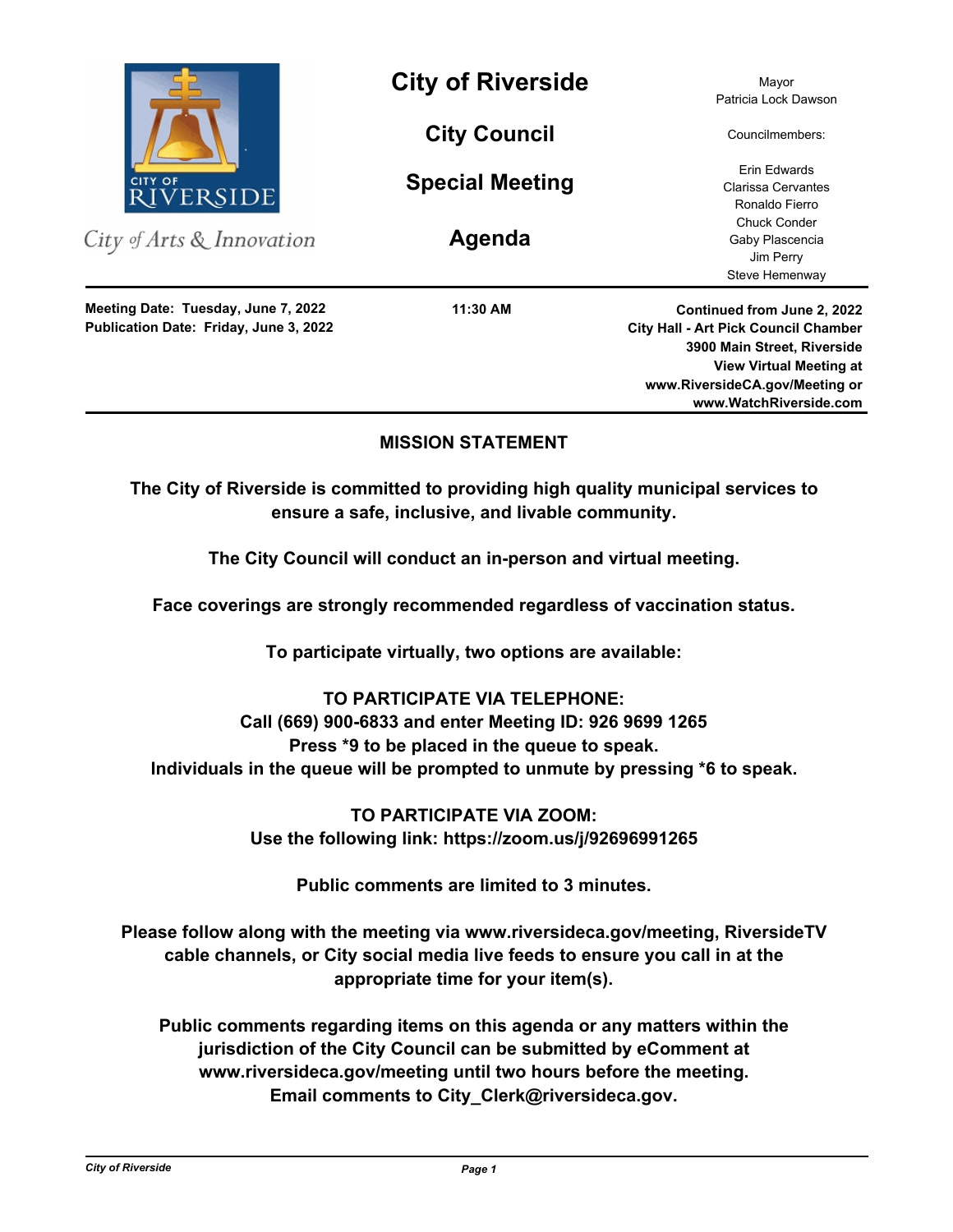**Pursuant to the City Council Meeting Rules adopted by Resolution No. 23618, the Members of the City Council and the public are reminded that they must preserve order and decorum throughout the Meeting. In that regard, Members of the City Council and the public are advised that any delay or disruption in the proceedings or a refusal to obey the orders of the City Council or the presiding officer constitutes a violation of these rules.**

**The City of Riverside is committed to fostering a respectful workplace that requires all employees and external stakeholders to embrace a culture of transparency and inclusivity. This includes acceptable behavior from everyone; a workplace that provides dignity, respect, and civility to our employees, customers, and the public they serve. City meetings should be a place where all members of our community feel safe and comfortable to participate. While there could be a high level of emotion associated with topics on this agenda, the City would like to set the expectation that all members of the public use language appropriate to a collaborative, professional, and respectful public environment.**

# **The City is resolute in its commitment to eliminate any form of harassment, discrimination, or retaliation in the workplace. The City maintains a zero-tolerance policy for harassment, discrimination, and retaliation in compliance with new harassment and discrimination laws.**

LISTENING ASSISTIVE DEVICES are available for the hearing impaired. The City of *Riverside wishes to make all of its public meetings accessible to the public. Upon request, this agenda will be made available in appropriate alternative formats to persons with disabilities, as required by 42 U.S.C. §12132 of the Americans with Disabilities Act of 1990. Any person requiring a modification or accommodation in order to participate in this meeting may contact the City's ADA Coordinator at 951-826-5427 at least 72 hours before the meeting, if possible. TTY users call 7-1-1 for telecommunications relay services (TRS).* 

*Agenda related writings or documents provided to the City Council are available in the Office of the City Clerk, at www.riversideca.gov/meeting, and in the binder located near the entrance of the Art Pick Council Chamber while the meeting is in session.* 

PLEASE NOTE--The numerical order of items on this agenda is for convenience of *reference. Items may be taken out of order upon request of the Mayor or Members of the City Council.*

## **11:30 A.M.**

## MAYOR CALLS MEETING TO ORDER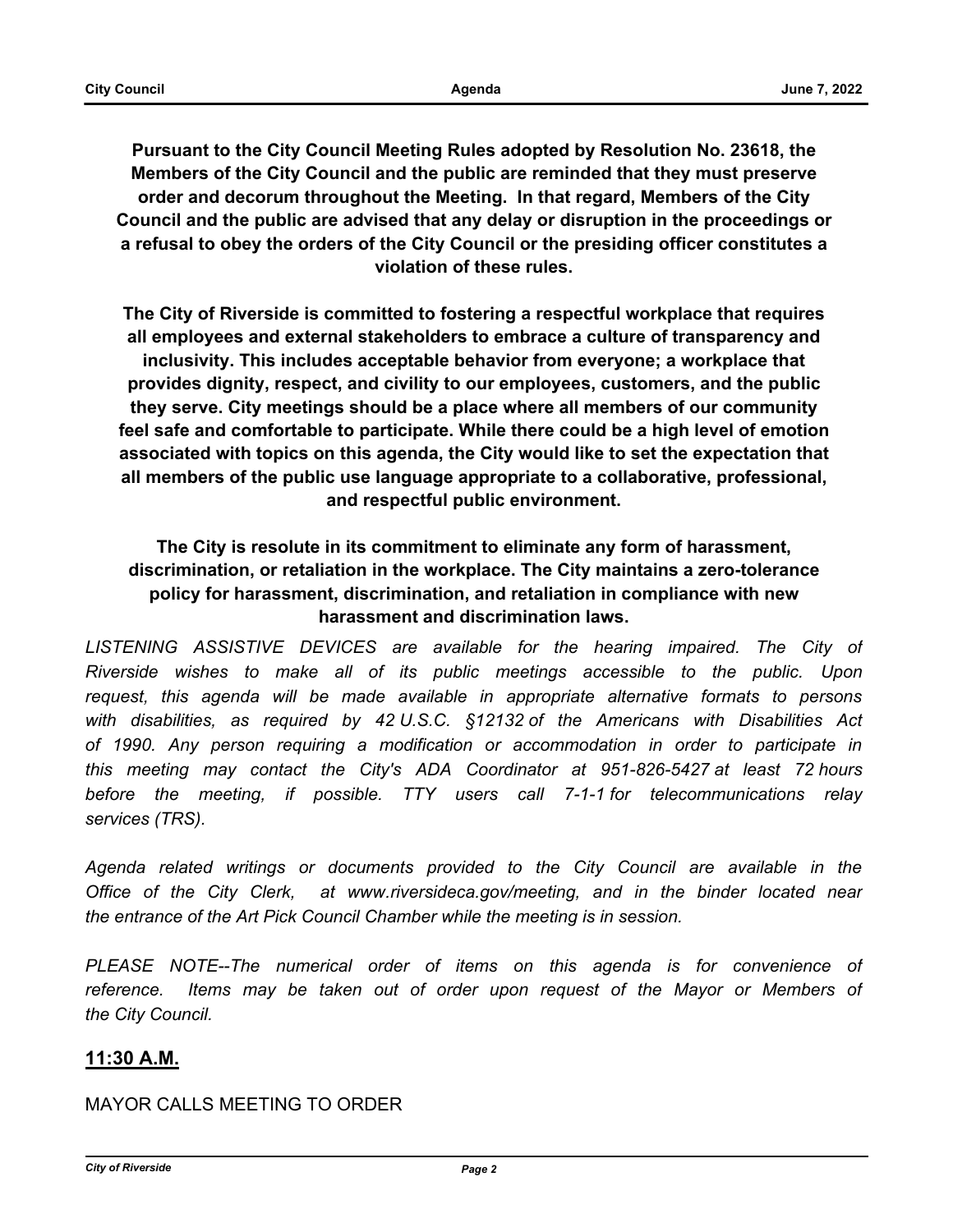#### PUBLIC COMMENT

*Audience participation is encouraged. Public comments are limited to 3 minutes.*

1 To comment on any items listed on this Special Meeting agenda, you are invited to participate in person or call at (669) 900-6833 and enter Meeting ID: 926 9699 1265. Press \*9 to be placed in the queue to speak. Individuals in the queue will be prompted to unmute by pressing \*6 to speak.

To participate via ZOOM, use the following link: https://zoom.us/j/92696991265. Select the "Raise Hand" function to request to speak. An on-screen message will prompt you to "unmute" and speak.

#### CLOSED SESSION

*Time listed is approximate. The City Council may adjourn to the below listed Closed Session at their convenience during this City Council Special Meeting.*

2 CONTINUED FROM JUNE 2, 2022 - Pursuant to Government Code §54957 for recruitment/appointment of City Manager by City Council

*Attachments:* [Report](http://riversideca.legistar.com/gateway.aspx?M=F&ID=dce958f3-c01c-4f38-9a2a-4ee26152dcc7.pdf)

### **COMMUNICATIONS**

3 Mayor Pro Tem report on Closed Session discussion

*\* \* \* \* \* \* \* \* \**

*The next regular City Council meeting is scheduled for Tuesday, June 14, 2022*

*City Council meetings broadcast with closed captioning available on AT&T Channel 99, Charter Spectrum Channel 3, and Frontier Cable Channel 21 Rebroadcast Wednesdays at 9 p.m., Fridays at 1 p.m., and Saturdays at 9 a.m.*

> *View live Webcast of the City Council Meeting at: www.RiversideCA.gov/Meeting or www.WatchRiverside.com*